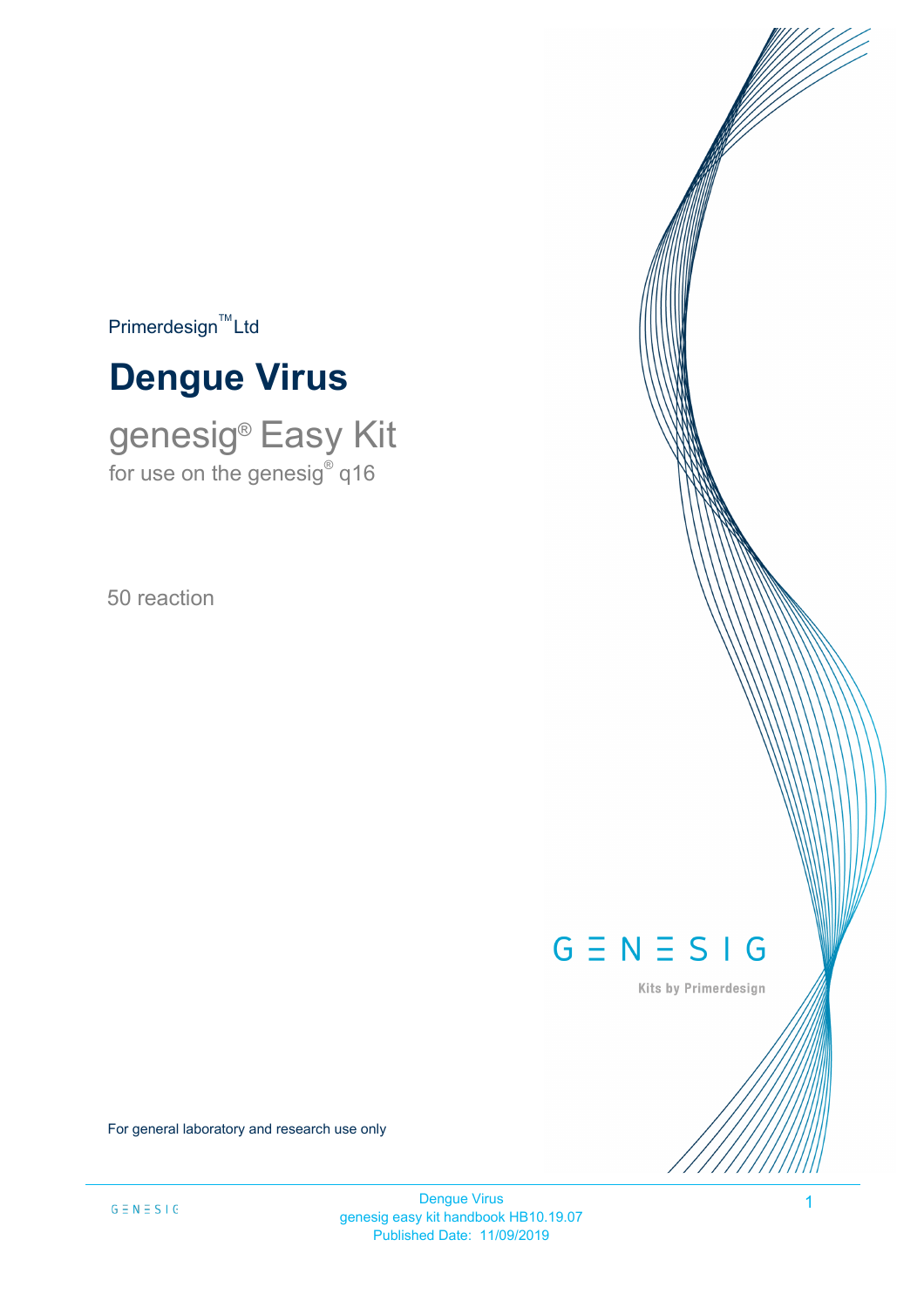# genesig® Easy: at a glance guide

#### **For each RNA test**

| Component                | <b>Volume</b>  | Lab-in-a-box pipette |  |
|--------------------------|----------------|----------------------|--|
| Dengue primer/probe mix  | 5 <sub>µ</sub> |                      |  |
| Your RNA sample          | 5 <sub>µ</sub> |                      |  |
| oasig OneStep Master Mix | $10 \mu$       |                      |  |

### **For each positive control**

| Component                 | <b>Volume</b>   | Lab-in-a-box pipette |   |
|---------------------------|-----------------|----------------------|---|
| Dengue primer/probe mix   | 5 <sub>µ</sub>  |                      |   |
| Positive control template | 5 <sub>µ</sub>  |                      | Ξ |
| oasig OneStep Master Mix  | 10 <sub>µ</sub> |                      |   |

### **For each negative control**

| Component                | Volume          | Lab-in-a-box pipette |   |
|--------------------------|-----------------|----------------------|---|
| Dengue primer/probe mix  | 5 <sub>µ</sub>  |                      |   |
| Water                    | 5 <sub>µ</sub>  |                      | ۳ |
| oasig OneStep Master Mix | 10 <sub>µ</sub> |                      |   |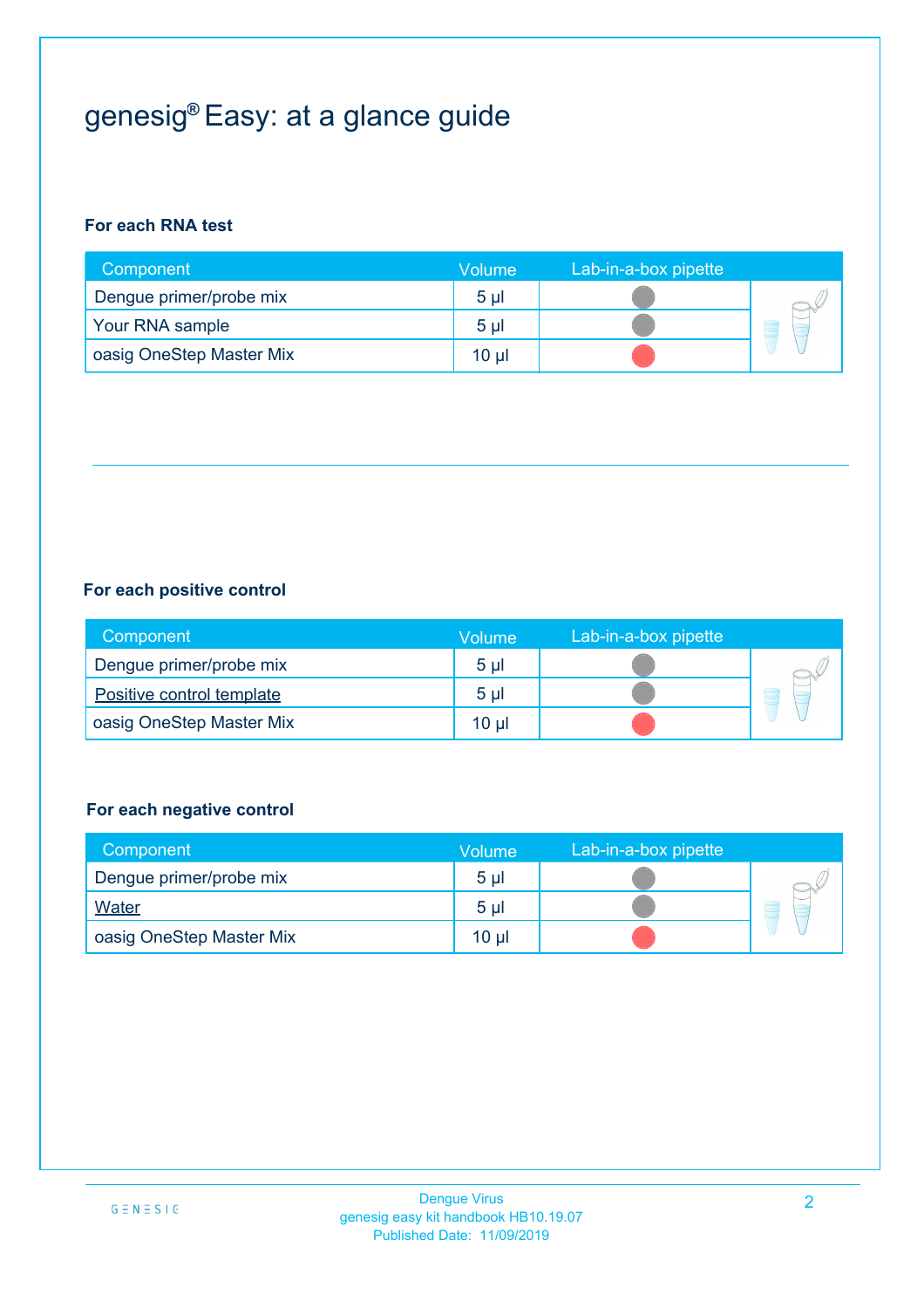### Kit Contents



# Reagents and equipment to be supplied by the user

#### **genesig® q16 instrument**

#### **genesig® Easy Extraction Kit**

This kit is designed to work well with all processes that yield high quality RNA and DNA but the genesig Easy extraction method is recommended for ease of use.

#### **genesig® Lab-In-A-Box**

The genesig Lab-In-A-Box contains all of the pipettes, tips and racks that you will need to use a genesig Easy kit. Alternatively if you already have these components and equipment these can be used instead.

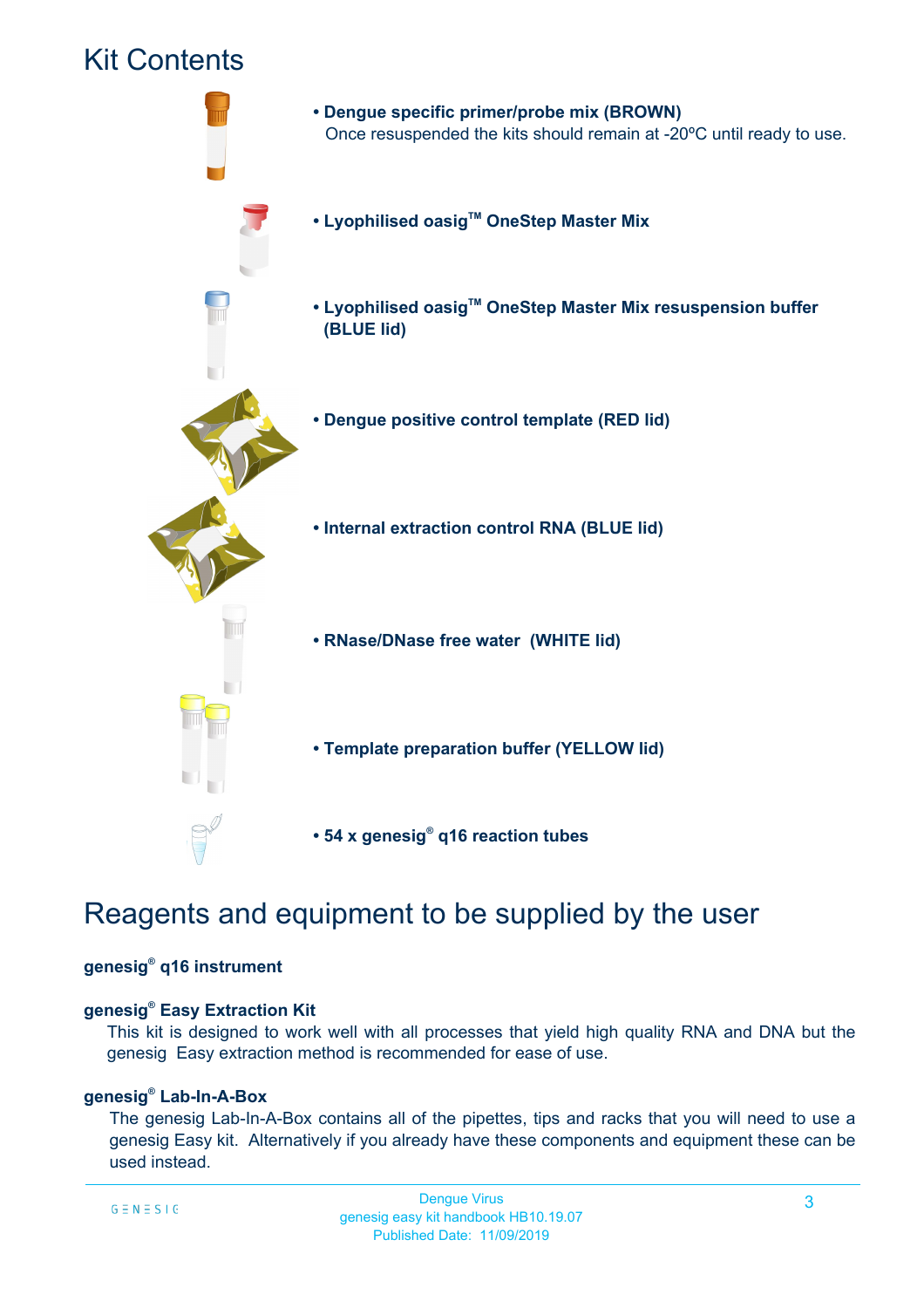# Step-by-step guide

## 1. Resuspend the test components



Use the blue pipette to transfer 500µ**l\*** of the oasig OneStep Master Mix resuspension buffer into the tube of lyophilised oasig OneStep Master Mix and mix well by gently swirling.

**\***Transfering 525µl of the oasig OneStep Master Mix resuspension buffer to your oasig OneStep Master Mix (instead of the 500µl recommended above) will enable you to take full advantage of the 50 reactions by accounting for volume losses during pipetting. In order to do so with the genesig Easy fixed volume pipettes use 1x blue, 2x red and 1x grey pipettes to make the total volume. Please be assured that this will not adversely affect the efficiency of the test.



Then use the blue pipette to transfer 500µl of water into the brown tube labelled Dengue primers/probe. Cap and shake tube to mix. A thorough shake is essential to ensure that all components are resuspended. **Failure to mix well can produce poor kit performance.**

These components are now ready to use.

Store them in the freezer from hereon.

#### Top tip

- Ensure that the primer/probe mix is mixed thoroughly before each use by shaking.
- Once resuspended do not expose genesig Easy kit to temperatures above -20°C for longer than 30 minutes at a time.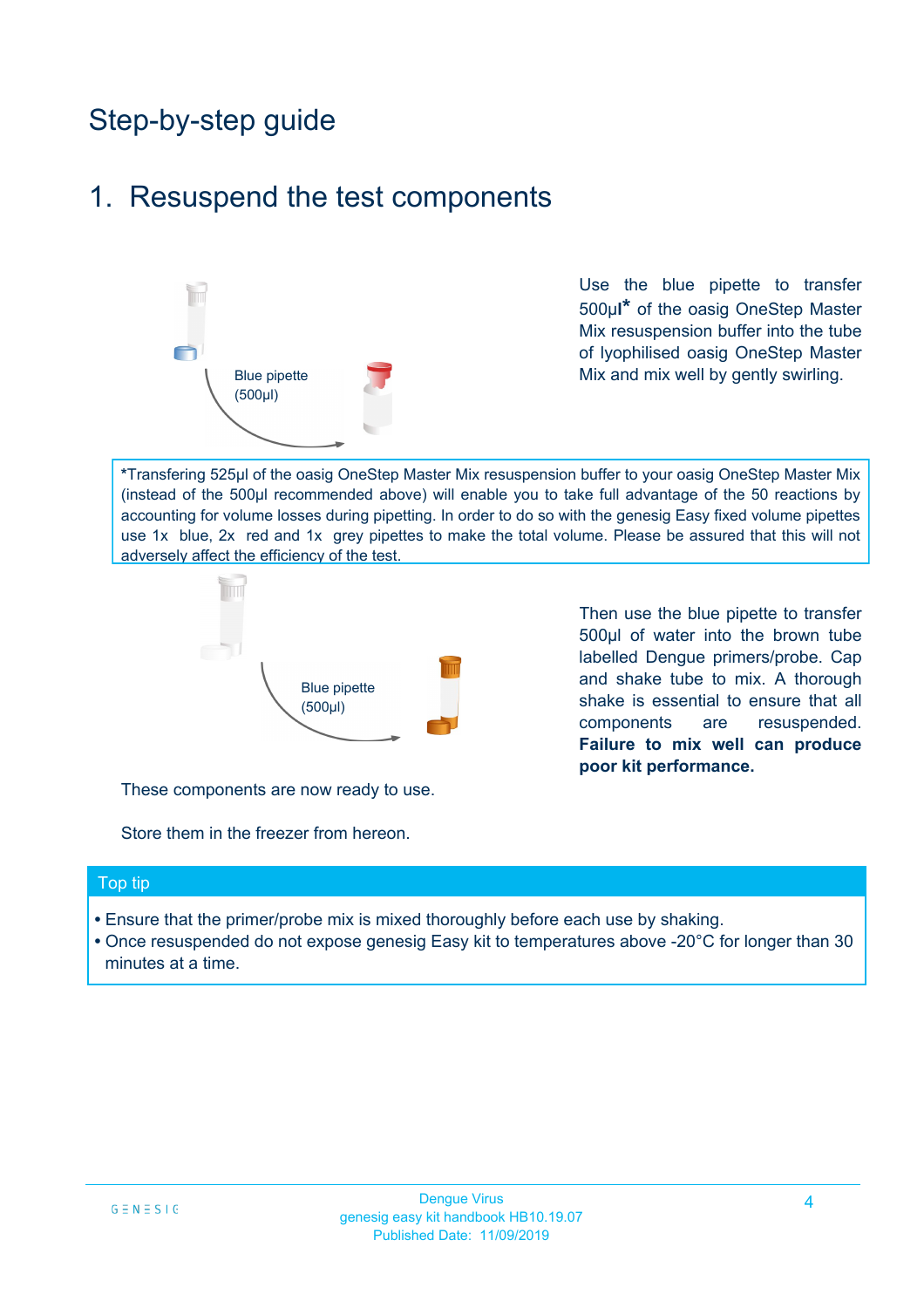# 2. Internal extraction control



Use the blue pipette to transfer 1000µl (2 x 500µl) of template preparation buffer into the Internal Extraction Control RNA tube. Cap and shake tube to mix.

Your kit contains Internal Extraction Control RNA. This is added to your biological sample at the beginning of the RNA extraction process. It is extracted along with the RNA from your target of interest. The q16 will detect the presence of this Internal Extraction Control RNA at the same time as your target. This is the ideal way to show that your RNA extraction process has been successful.

#### **If you are using an alternative extraction kit:**

Use the red pipette to transfer 10µl of Internal Extraction Control RNA to your sample **after** the lysis buffer has been added then follow the rest of the extraction protocol.

#### **If using samples that have already been extracted:**

Use the grey pipette to transfer 5µl of Internal Extraction Control RNA to your extracted sample.

### 3. Add primer/probe mix to all reaction tubes





For every reaction to be run, use the grey pipette to add 5µl of your Dengue primers/probe mix to every tube.

#### Top tip

- Always pipette the primer/probe mix directly into the bottom of the tube.
- You can label the tube lids to aid your reaction setup but avoid labelling tube sides.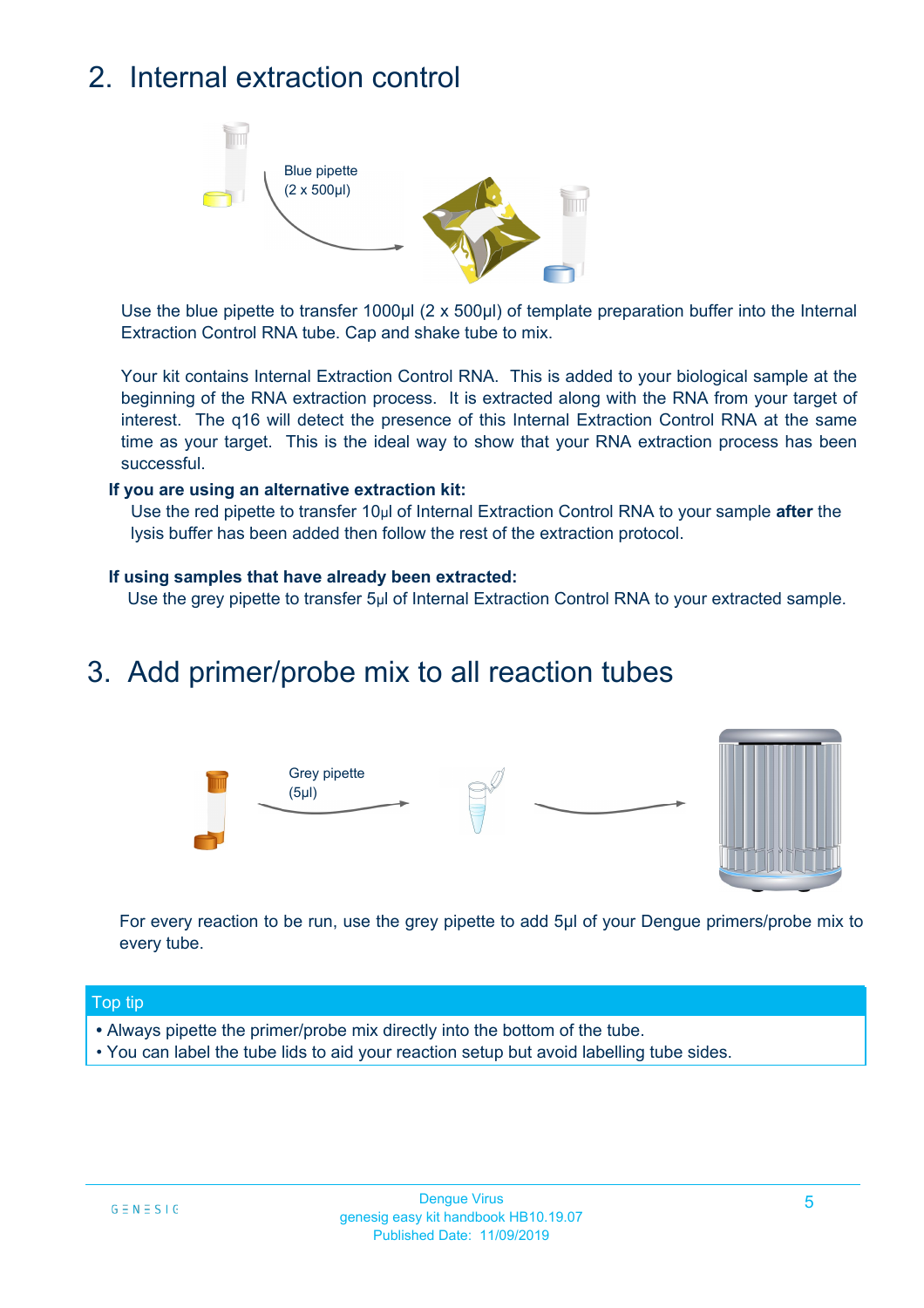# 4. Add Master Mix to all reaction tubes



For every reaction to be run, use the red pipette to add 10µl of the oasig OneStep Master Mix to the tubes containing primer/probe mix.

Move swiftly to begin your q16 run, as any delay after the oasig OneStep Master Mix has been added can effect the sensitivity of your test.

### Top tip **•** Always add the oasig OneStep Master Mix to the side of the tube to reduce the introduction of bubbles.

### 5. Negative control



For each test you will require a negative control. Instead of RNA water is used. This sample should typically prove negative thus proving that all of your positive samples really are positive.

To create a negative control reaction simply use the grey pipette to add 5µl of the water to the required reaction tubes. Close these tubes after adding the water.

Because some genesig kit targets are common in the environment you may occasionally see a "late" signal in the negative control. The q16 software will take this into account accordingly.

#### Top tip

**•** Always add the water to the side of the tube to reduce the introduction of bubbles.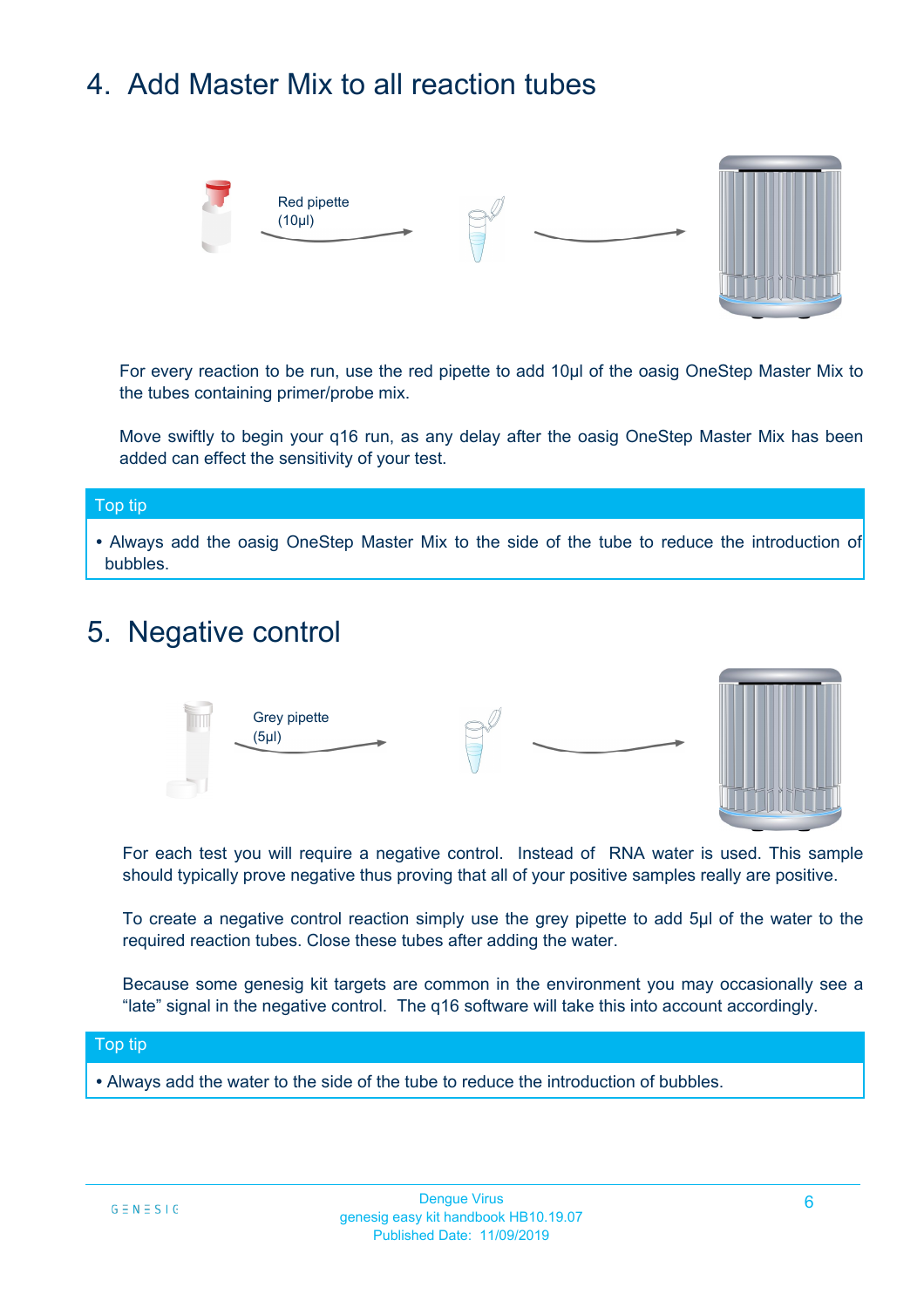# 6. Set up a test





For each sample you wish to analyse, use the grey pipette to add 5µl of your RNA sample to the required reaction tubes. Close these tubes after adding the sample. Always change pipette tips between samples.

Top tip

**•** Always add the RNA sample to the side of the tube to reduce the introduction of bubbles.

## 7. Positive control



Use the blue pipette to transfer 500µl of template preparation buffer into the positive control template tube. Cap and shake tube to mix.

Each time you run a test you will require a positive control. This is a small portion of RNA from your target of interest. It serves two purposes:

1. It will always test positive so it shows that everything is working as it should be.

2. The q16 software knows how much RNA is present in the positive control. So it can automatically compare your sample of interest with the positive control to calculate the amount of target RNA in your sample.

To create a positive control reaction simply use 5µl of the positive control instead of your RNA sample.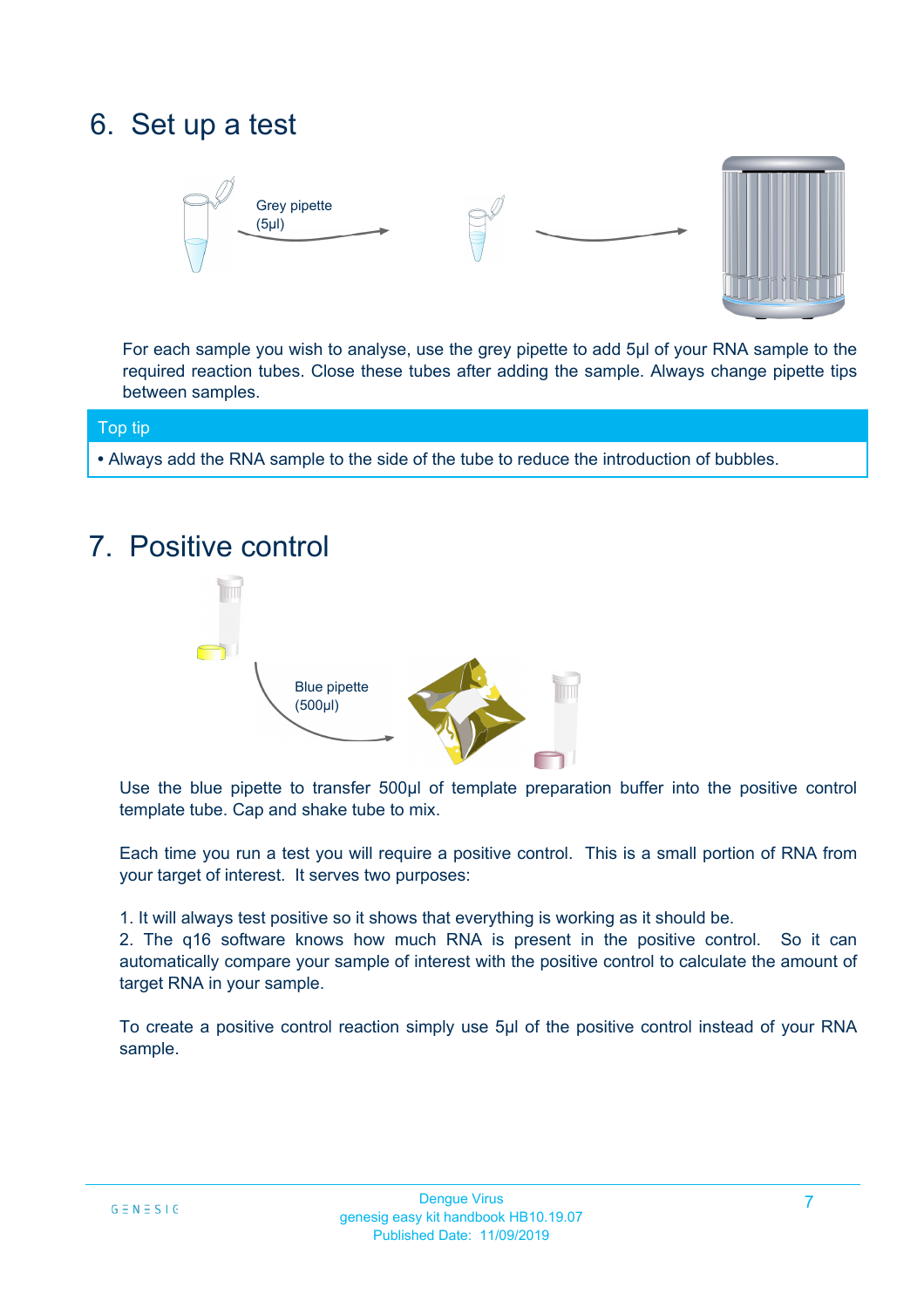

Take great care when setting up your positive control. The positive control template has the potential to give you a false positive signal in your other samples. Set positive controls up last after all other sample tubes are closed. Always change pipette tips between samples. You may even choose to set up positive controls in a separate room.

#### Top tip

**•** Always add the positive control template to the side of the tube to reduce the introduction of bubbles.

### 8. Running the test

Place the tubes into the correct positions in your q16 as defined by the software, this may include positioning of empty tubes to ensure that the q16 lid is balanced. The run can then be started.

|                             | genesig q16 PCR software - 1.2                                               |                                            |                              |                                              | $\qquad \qquad \Box$<br>$\Sigma$ |
|-----------------------------|------------------------------------------------------------------------------|--------------------------------------------|------------------------------|----------------------------------------------|----------------------------------|
|                             | $\vert \cdot \vert$<br>Unsaved (New Experiment 2<br><b>Open Experiments:</b> | <b>S</b> Open<br><b>Save</b><br>$\Box$ New | Save As                      | <b>C</b> Close<br><b>&amp; Configuration</b> | $G \equiv N \equiv S \mid G$     |
| <b>Stages:</b>              | Setup<br><b>Results</b>                                                      |                                            |                              |                                              |                                  |
| <b>Notes</b>                |                                                                              | <b>Samples</b>                             |                              | <b>Tests</b>                                 |                                  |
|                             | <b>Name and Details</b>                                                      | Color<br>Name                              | Note                         | Color<br>Name                                | Note                             |
|                             | New Experiment 2017-10-26 11:06                                              | Sample 1                                   | 4                            | Test 1                                       | 4                                |
|                             | Kit type: genesig® Easy Target Detection kit                                 | Sample 2                                   |                              |                                              |                                  |
|                             | Instrument Id.:                                                              | Sample 3                                   | $\qquad \qquad \blacksquare$ |                                              | $\qquad \qquad \blacksquare$     |
|                             | <b>Run Completion Time:</b>                                                  | Sample 4                                   |                              |                                              |                                  |
| <b>Notes</b>                |                                                                              | Sample 5                                   |                              |                                              |                                  |
|                             | $\blacktriangle$                                                             |                                            | 全                            |                                              | 合                                |
|                             |                                                                              |                                            |                              |                                              |                                  |
|                             |                                                                              |                                            |                              |                                              |                                  |
|                             |                                                                              |                                            | ÷                            |                                              | $\ddot{\phantom{1}}$             |
|                             | $\overline{\mathbf{v}}$                                                      |                                            |                              |                                              |                                  |
| <b>Well Contents</b>        |                                                                              |                                            |                              | Run                                          |                                  |
|                             | Test                                                                         | Sample                                     |                              | <b>Run Status</b>                            |                                  |
| $\blacktriangleleft$        | Test 1                                                                       | Negative Control                           | $\blacktriangle$             |                                              |                                  |
|                             | Test 1                                                                       | <b>Positive Control</b>                    |                              |                                              |                                  |
| Pos.<br>$\overline{2}$<br>3 | Test 1                                                                       | Sample 1                                   |                              |                                              |                                  |
| $\overline{4}$              | Test 1                                                                       | Sample 2                                   |                              | Show full log                                |                                  |
| 5                           | Test 1                                                                       | Sample 3                                   |                              | <b>Run Control</b>                           |                                  |
|                             | Test 1                                                                       | Sample 4                                   |                              |                                              |                                  |
|                             |                                                                              |                                            |                              |                                              |                                  |
| 6<br>$\overline{7}$<br>8    | Test 1                                                                       | Sample 5                                   |                              | ■ Abort Run                                  | $\triangleright$ Start Run       |

#### Top tip

- Before loading tubes into the q16, check for bubbles! Flick the bottom of the tubes to remove any bubbles that may have formed during the test setup.
- Apply centrifugal force with a sharp wrist action to ensure all solution is at the bottom of the reaction tube.
- When repeating a test you can use a previous file as a template by clicking 'open' then selecting

File name > Files of Type > Experiment file as template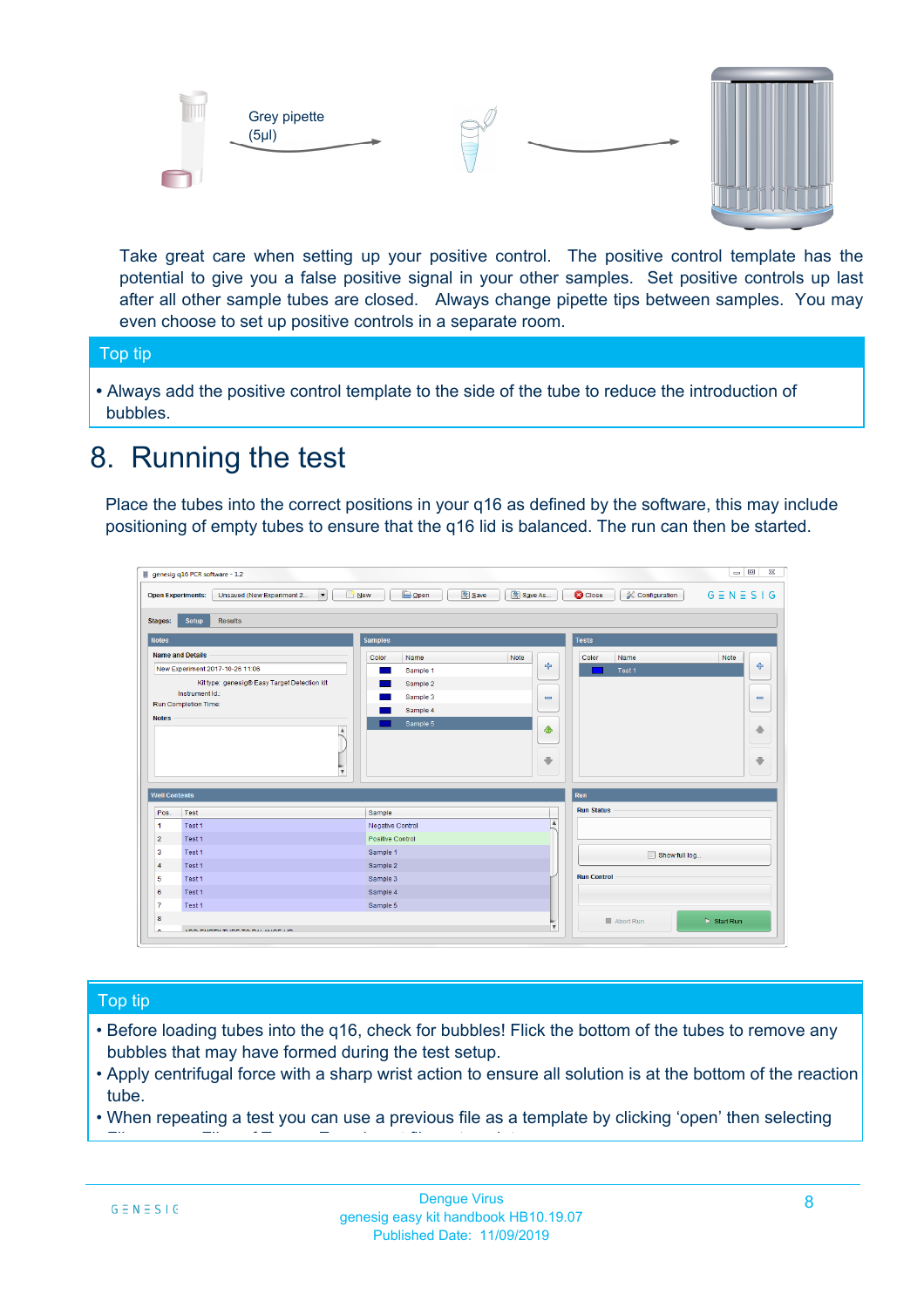### What do my results mean?

Analysis of your data is carried out automatically by the genesig q16. The following information is designed to help you fully understand a result or to troubleshoot:

### "Positive"

#### **Explanation**

Your sample has produced a positive result. Your target of interest is present and you can use the reported quantity.

### "Negative"

#### **Explanation**

Your sample has produced a negative result. The target is not present in your sample.

### "Test contaminated"

#### **Explanation**

The Negative Control should be completely free of any DNA/RNA. If you see this error message it means that at some point during the setup, the Negative Control has been contaminated with DNA/RNA and has given a positive signal. This contamination has invalidated the test. The Positive Control and your test samples are both possible sources of contaminating DNA/RNA. The genesig q16 reaction tubes from previous runs will also contain very high amounts of DNA so it is important that these are carefully disposed of after the run is completed and NEVER OPENED. It may be the case that your kits have become contaminated which will lead to the same problem occurring repeatedly.

#### **Solutions**

1. Clean your working area using a commercial DNA remover solution to ensure the area is DNA free at the start of your run and re-run the test.

2. If the problem persists then the kit has become contaminated and it will have to be discarded and replaced with a new kit. When you open the new kit, run a simple test to show that changing the kit has solved the problem. Prepare a test which includes only the Positive Control, the Negative Control and one 'mock sample'. For the 'mock sample' add water instead of any sample RNA. The result for the Negative Control and the mock sample should be negative indicating that contamination is no longer present.

#### **Preventive action**

An ideal lab set-up has a 'Clean area' where the test reagents are prepared and a 'sample area' where DNA/RNA samples and the Positive Control template are handled. The best workflow involves setting up all the test components (excluding the positive control template) in the clean area and then moving the tests to the sample area for sample and Positive Control addition. If

this method is followed then the kit components are always kept away from possible sources of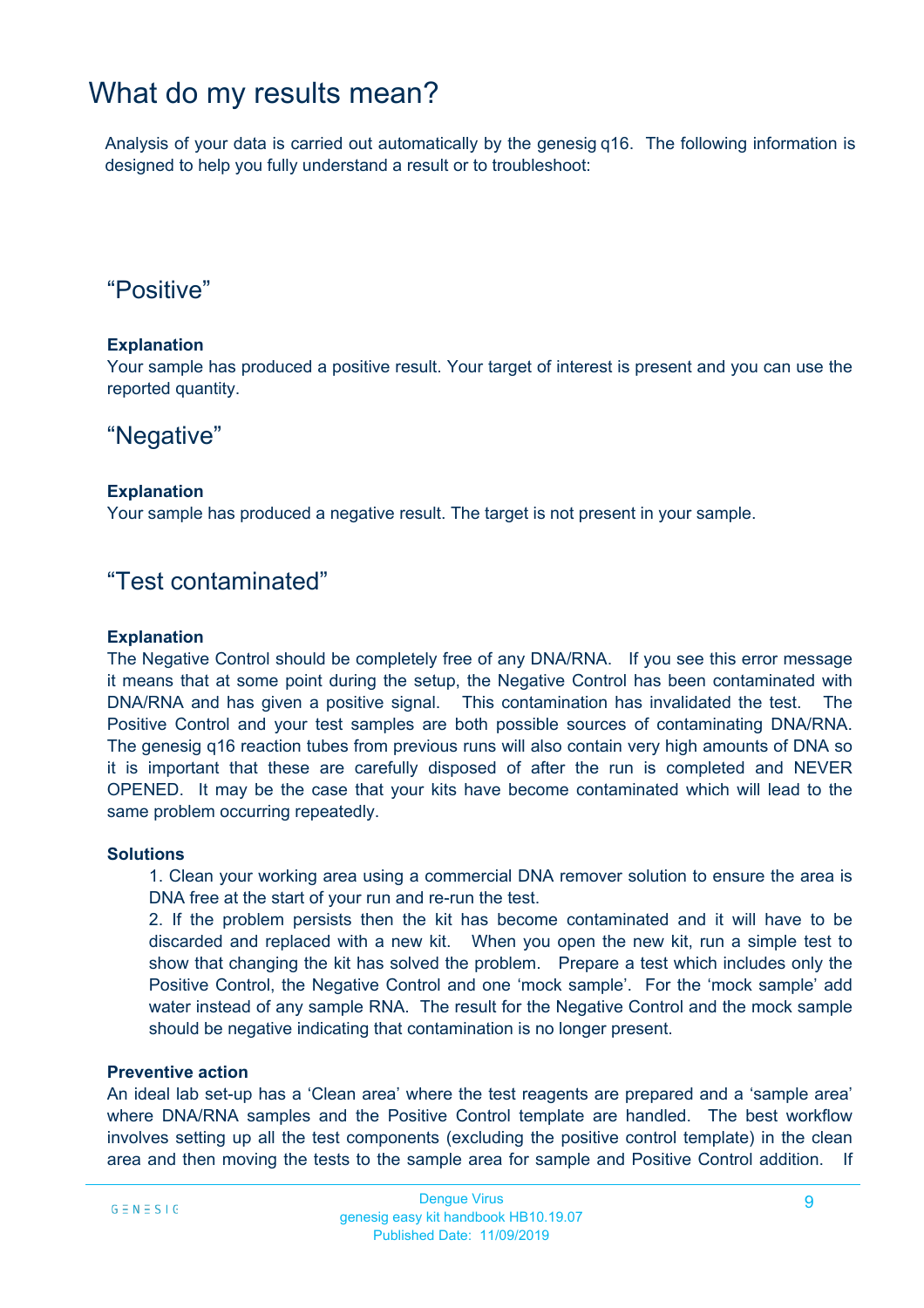### "Sample preparation failed"

#### **Explanation**

The test has failed because the quality of the sample was not high enough. The Internal Extraction Control component identifies whether the sample has been prepared correctly and is of suitable quality. This error message means that this quality control test has failed and the sample quality is not high enough for analysis.

#### **Solutions**

1. Check the sample preparation protocol for any user errors then repeat.

2. Poor quality samples can result from overloading the sample preparation protocol with too much starting material. Try reducing the amount of starting material then repeat.

3. Failing to add the Internal Extraction Control RNA to your sample during the sample preparation protocol can also lead to a reported result of "sample preparation failed". Ensure that this step has not been overlooked or forgotten. If your samples are derived from an archive store or from a process separate from your genesig Easy extraction kit; you must add 5µl of Internal Extraction Control RNA into each 0.5ml of your sample to make it suitable for use on the q16.

### "Positive result, poor quality sample"

#### **Explanation**

The test is positive so if you are only interested in obtaining a 'present or absent' answer for your sample then your result is reliable. However, the test contains an Internal Extraction Control component that identifies if the sample is of high quality. This quality control test has failed and the sample is not therefore of high enough quality to accurately calculate the exact copy number of RNA present. If you require quantitative information for your sample then proceed with the solutions below.

### "Test failed"

#### **Explanation**

The test has failed because the Positive Control has not worked. The Positive Control is present to show that all aspects of the test are working correctly together. When this control test fails, the test as a whole is invalidated. This finding indicates that a problem has occurred in the reaction set-up part of the experiment and has nothing to do with sample preparation.

#### **Solutions**

1. Check the entire workflow and test set-up to look for any user errors, then repeat the test e.g. have the right colour pipettes and solutions been used with the correct tubes?

2. Ensure the positive and negative controls are inserted into the correct wells of your q16.

3. A component of the test may have 'gone off' due to handing errors, incorrect storage or exceeding the shelf life. When you open a new kit, run a simple test to show that changing the kit has solved the problem. Prepare a test which includes only the Positive Control, the Negative Control and one 'mock sample'. For the 'mock sample' add internal control template instead of any sample RNA. If the Positive Control works, the mock sample will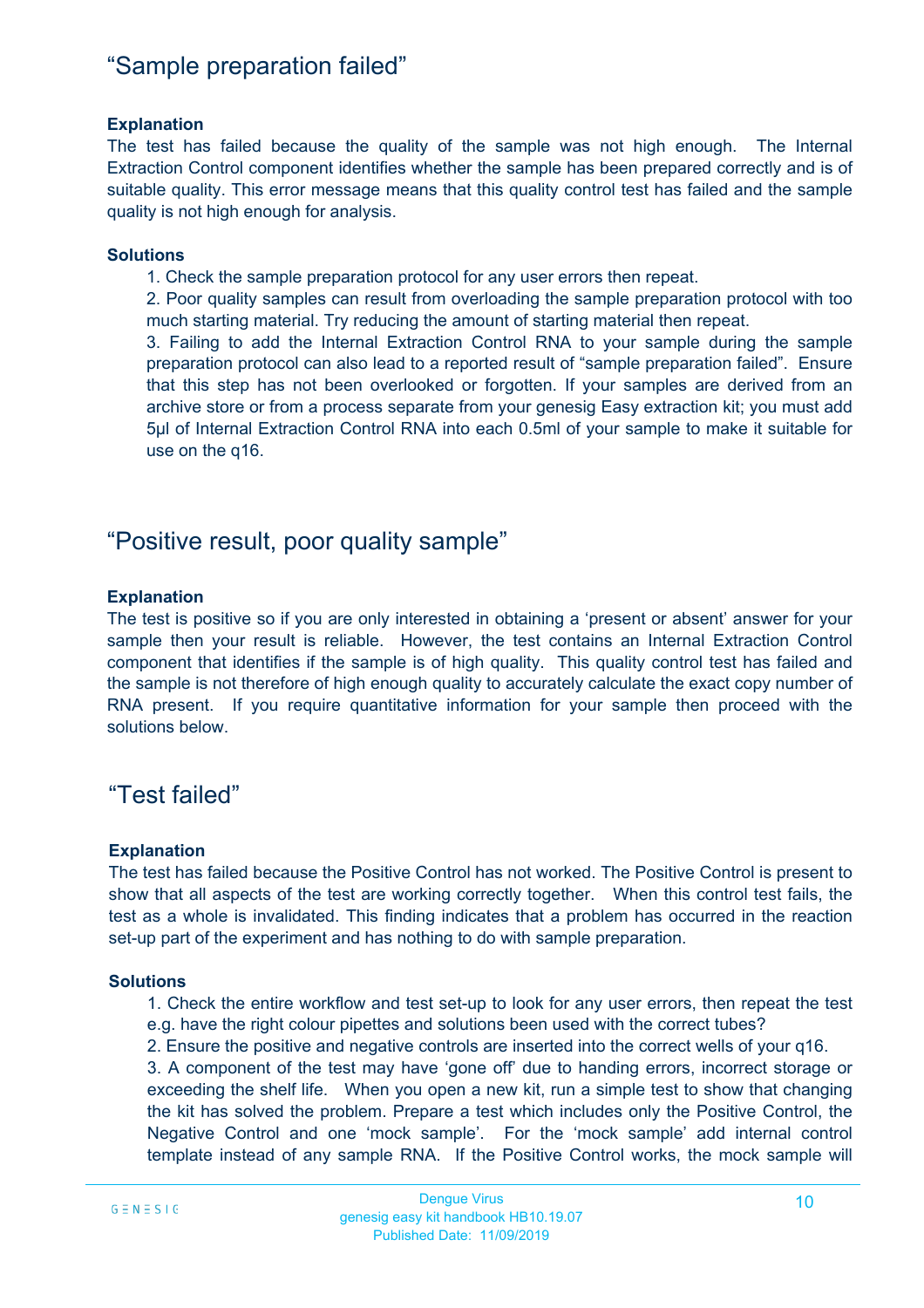### "Test failed and is contaminated"

#### **Explanation**

The Positive Control is indicating test failure, and the Negative Control is indicating test contamination. Please read the "Test Failed" and "Test contamination" sections of this technical support handbook for a further explanation.

#### **Solution**

1. For appropriate solutions, read both the "Test failed" and "Test contaminated" sections of this handbook.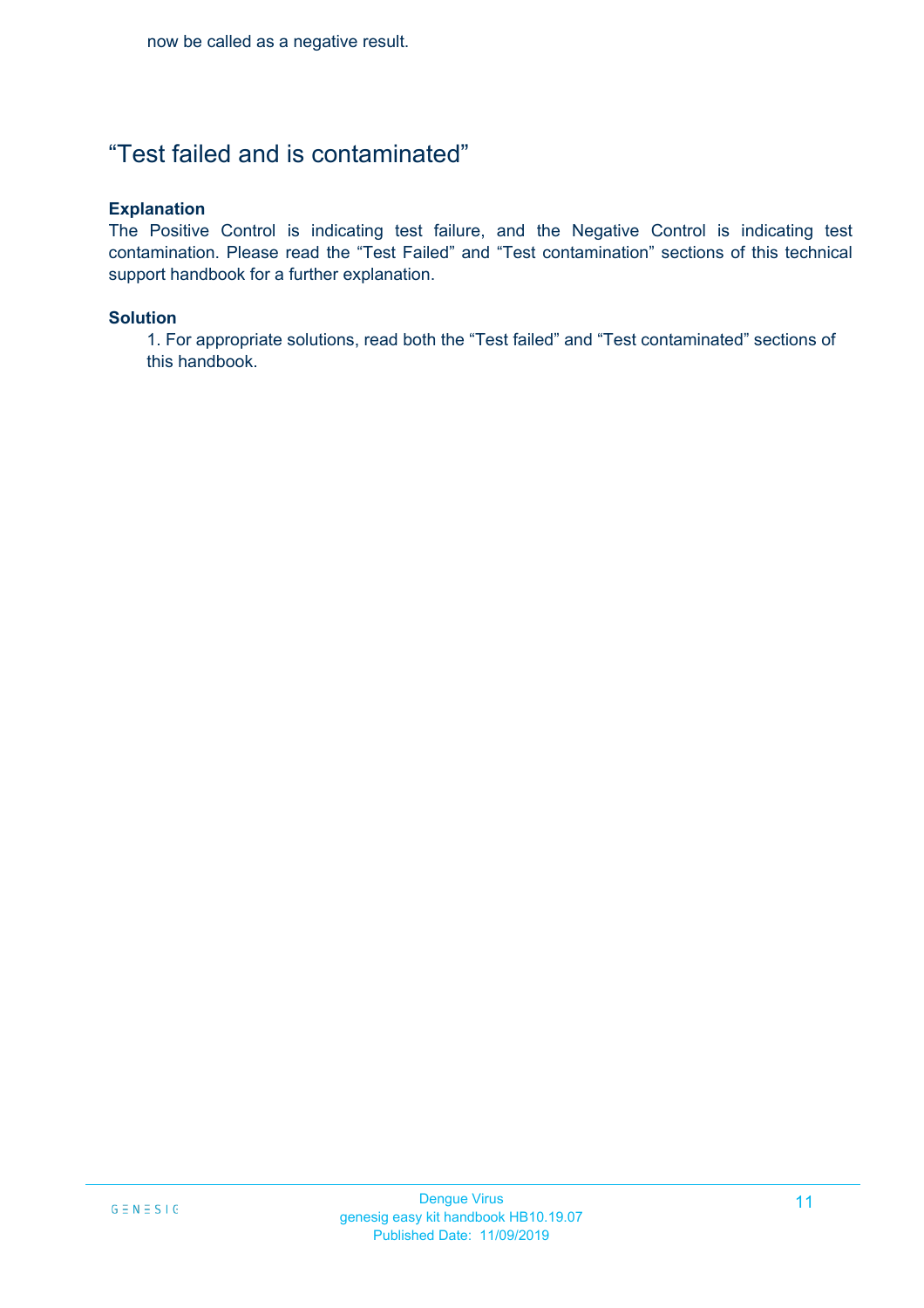# Dengue Virus

Dengue (DF) and dengue hemorrhagic fever (DHF) are caused by one of four closely related,but antigenically distinct, virus serotypes (DEN-1, DEN-2, DEN-3, and DEN-4), of the genus Flavivirus. Infection with one of these serotypes provides immunity to only that serotype for life, so persons living in a dengue-endemic area can have more than one dengue infection during their lifetime. DF and DHF are primarily diseases of tropical and sub tropical areas, and the four different dengue serotypes are maintained in a cycle that involves humans and the Aedes mosquito. However, Aedes aegypti, a domestic, day-biting mosquito that prefers to feed on humans, is the most common Aedes species. Infections produce a spectrum of clinical illness ranging from a nonspecific viral syndrome to severe and fatal hemorrhagic disease. Important risk factors for DHF include the strain of the infecting virus, as well as the age, and especially the prior dengue infection history of the patient.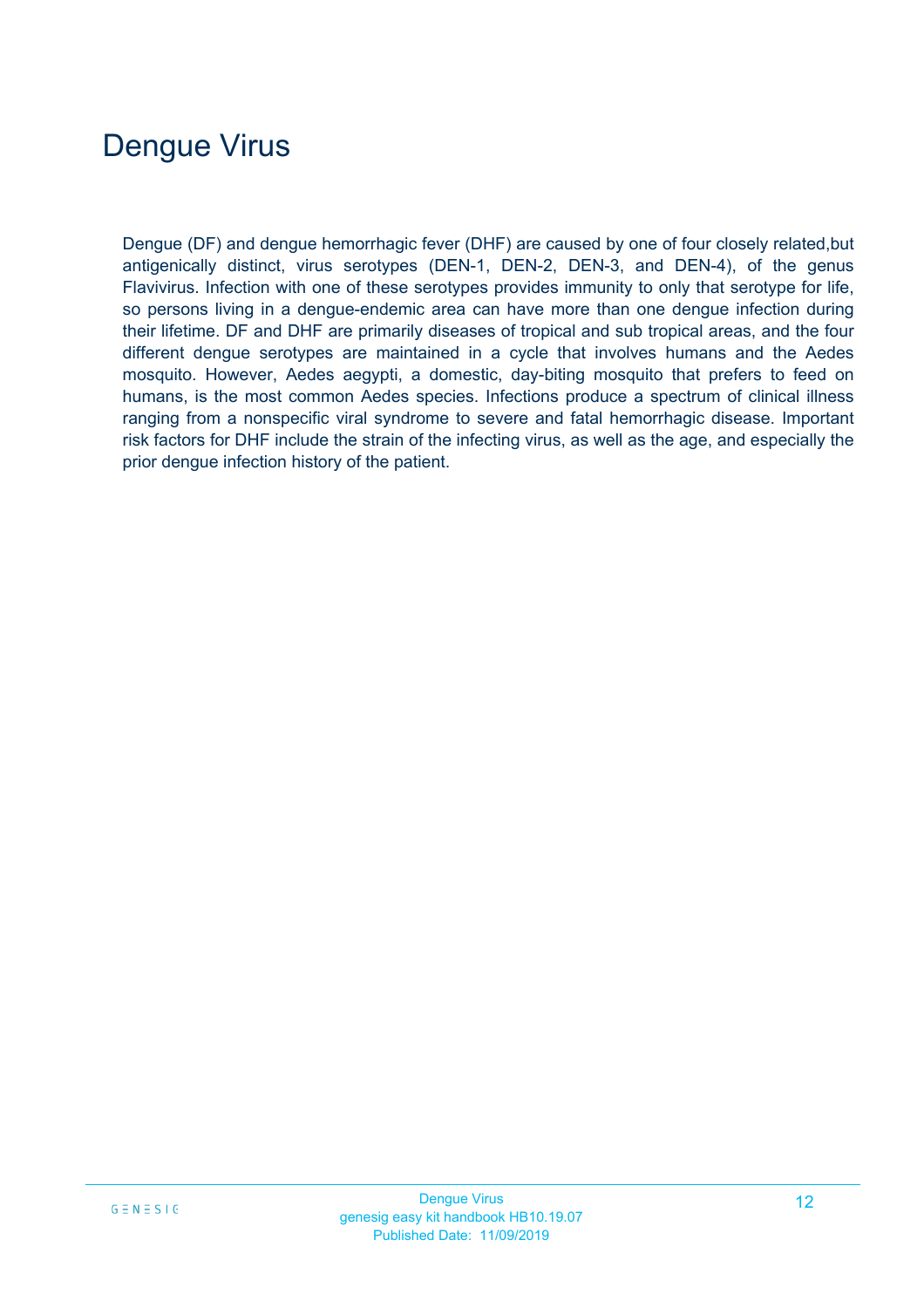# **Specificity**

The Primerdesign genesig Kit for Dengue Virus (Dengue) genomes is designed for the in vitro quantification of Dengue genomes. The kit is designed to have a broad detection profile. Specifically, the primers represent 100% homology with over 95% of the NCBI database reference sequences available at the time of design.

The dynamics of genetic variation means that new sequence information may become available after the initial design. Primerdesign periodically reviews the detection profiles of our kits and when required releases new versions.

The primers and probe sequences in this kit have 100% homology with over 95% of reference sequences contained in the NCBI database.

If you require further information, or have a specific question about the detection profile of this kit then please send an e.mail to enquiry@primerdesign.co.uk and our bioinformatics team will answer your question.